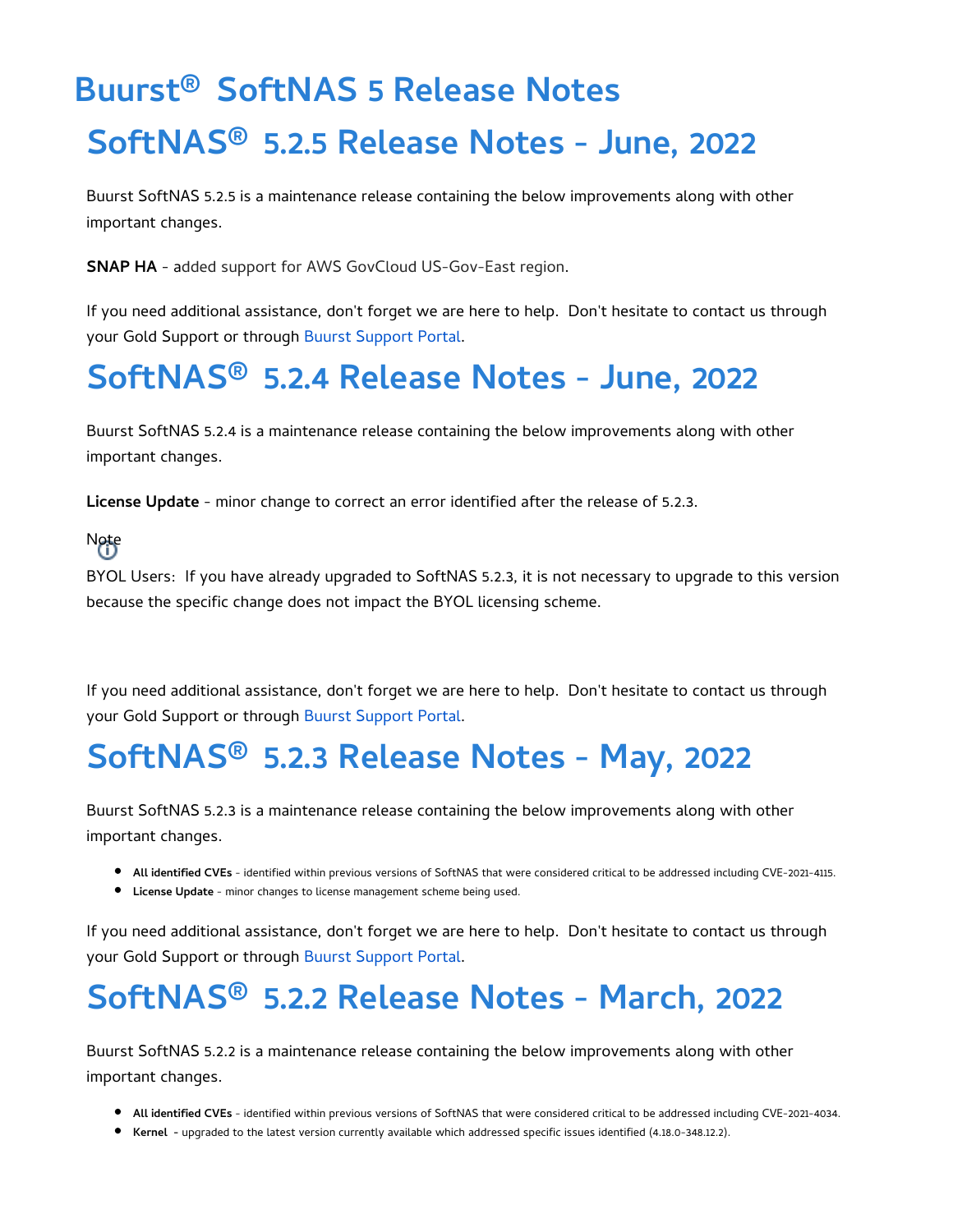- **Zfs** upgraded to the latest version currently available which addressed specific issues identified (2.1.2).
- **Btier** upgraded to the latest version currently available which addressed specific issued identified (2.1.29).
- **Increased support on Azure**  resolved issue where certain Azure Instance Types support a larger number of disks that was consuming all of the device names in the current supported format being used (i.e. /dev/sd[b-z]). Resolved this by modifying the format to /dev/sd[a-z][b-z].

If you need additional assistance, don't forget we are here to help. Don't hesitate to contact us through your Gold Support or through [Buurst Support Portal](https://support.buurst.com/).

## **SoftNAS® 5.2.1 Release Notes - January, 2022**

Buurst SoftNAS 5.2.1 is a maintenance release containing the below improvements along with other important changes.

Important Details Regarding This Release

All identified CVEs critical to be addressed are part of SoftNAS 5.2.1 including a vulnerability identified within nginx (CVE-2021-23017).

If you need additional assistance, don't forget we are here to help. Don't hesitate to contact us through your Gold Support or through [Buurst Support Portal](https://support.buurst.com/).

New Registration and Support Portal

With this release we have migrated to a new service desk platform. The new service desk can be reached at <https://support.buurst.com/>.

New AWS Instance Type/Sizes Added to Support Matrix

Added new EC2 Instance Types and Sizes based on their performance characteristics and price points to enable customers to get even more value when deployed on the Amazon Web Services Cloud Platform.

### **SoftNAS® 5.2.0 Release Notes - November, 2021**

Buurst SoftNAS 5.2.0 is a maintenance release containing the below improvements along with other important changes.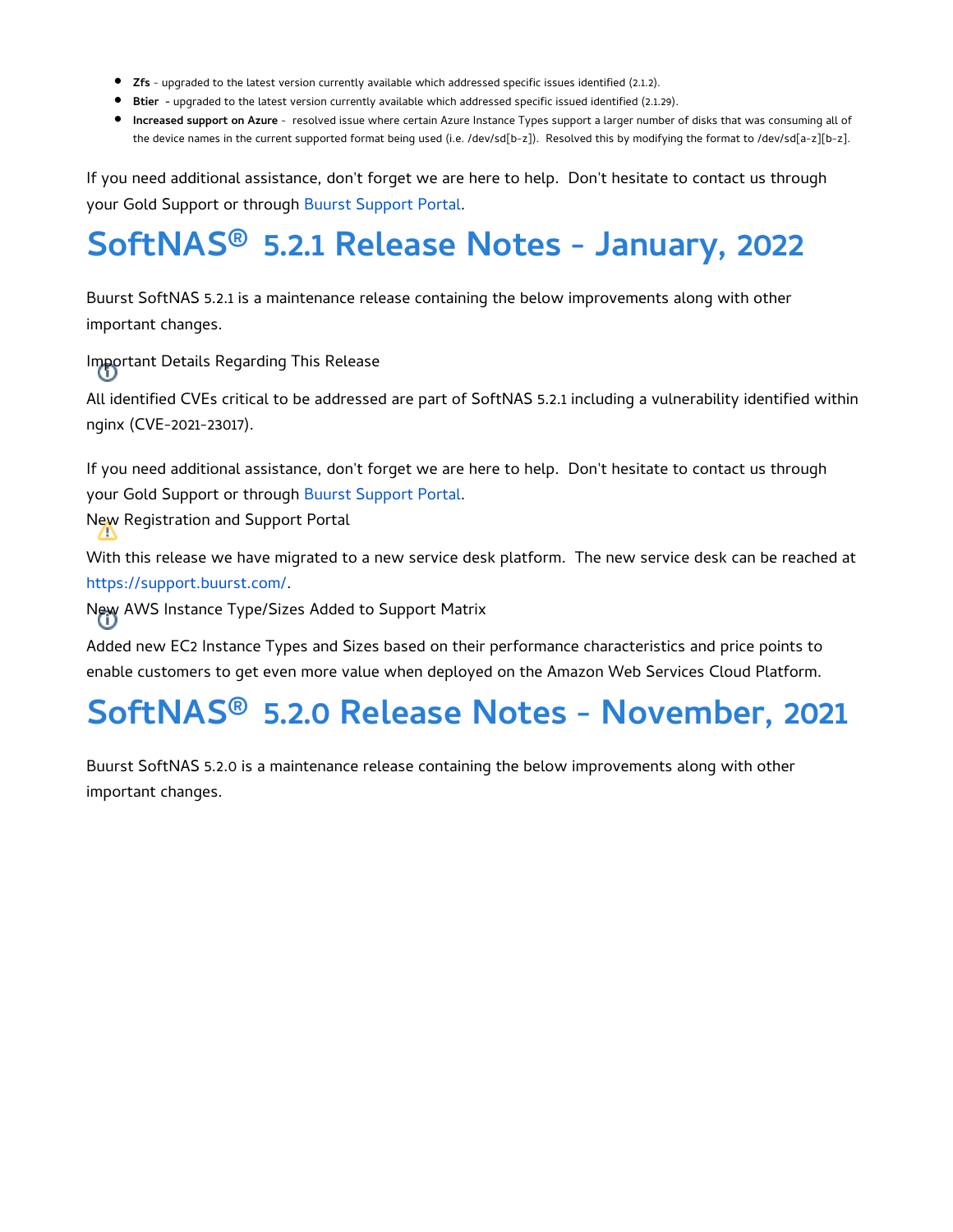Important Information About Updating to This Version

Previous version of SoftNAS were deployed using the CentOS version of Linux. As of the end of November 2021, IBM has discontinued support of the CentOS Linux which has resulted in Buurst's decision to migrate to Rocky Linux 8.5. Rocky Linux 8.5 provides a wealth of enhancements and is a logical follow on to the CentOS 8.4 Linux operating system. It is important to understand the upgrade process from 5.x.x does take a bit longer than normal. The actual process updates CentOS 8.2 to CentOS 8.4 and then proceeds with the transition to Rocky Linux 8.5.

All identified CVEs critical to be addressed are part of SoftNAS 5.2.0. The move to Rocky 8.5 will also permit the ability to continue to address any newly discovered vulnerabilities in the future as part of this Linux operating system.

If you need additional assistance, don't forget we are here to help. Don't hesitate to contact us through your Gold Support or through [Buurst Support Portal](https://support.buurst.com/).

Buurst Best Practice Recommendation

Updating the SoftNAS kernel outside of updates provided by Buurst will violate and void the End User Agreement License for SoftNAS and may result in additional costs incurred to resolve issues resulting from such actions. Please contact [Buurst Support](https://buurst.kayako.com/) if you have any additional questions or before considering such actions in order to protect the integrity of your SoftNAS deployment.

Changes in Support of Object Storage

With the release of SoftNAS 5.2.0, the support of Object Storage is now being transitioned into Support Only mode for existing deployments.

Changes in Support of SmartTiers

With the release of SoftNAS 5.2.0 the support of SmartTiers is now being transitioned into Support Only mode for existing deployments.

- **Additional Monit Checks** pool capacity checks.
- **DriftBot** Removed from product.
- **Lift and Shift**  provide a way to cancel automatic share/volume size calculation.
- **Nginx** Updated version to resolved outstanding CVEs.
- **Red Hat Enterprise Linux 8.4**  support added in response to v8.2 end of support.
- **Rocky Linux 8.5**  moved to Rocky Linux due to End of Support for CentOS Linux.
- **Slack and Microsoft Teams** added as options for automatic monitoring notification.
- **Snapshot scheduling** enhanced scheduling user interface and added a safe guard to ensure users do not delete volumes when trying to delete snapshots.
- **Softnas-cmd**  added iSCSI specific commands along with adding a flag to "executeupdate" to be able to only update using minor version.
- **StorageCenter Administrative Interface** enhanced overall look and feel of the user interface.
- **CIFS**  resolved issue where a share was not being properly restored from a pool backup.
- **DeltaSync** resolved an issue where opened Microsoft Office documents were not being properly handled.
- **Install/Update** addressed several areas of cleanup regarding some minor errors reported in the software update details.
- **Lift and Shift**  improved performance and resolved an issue where new flows using a Private CIFS Share failed.
- **NFS**  increased NFS thread count and NFSv3 firewall port management corrections.
- **SNAP HA/SnapReplicate**  had several issues addressed in this release including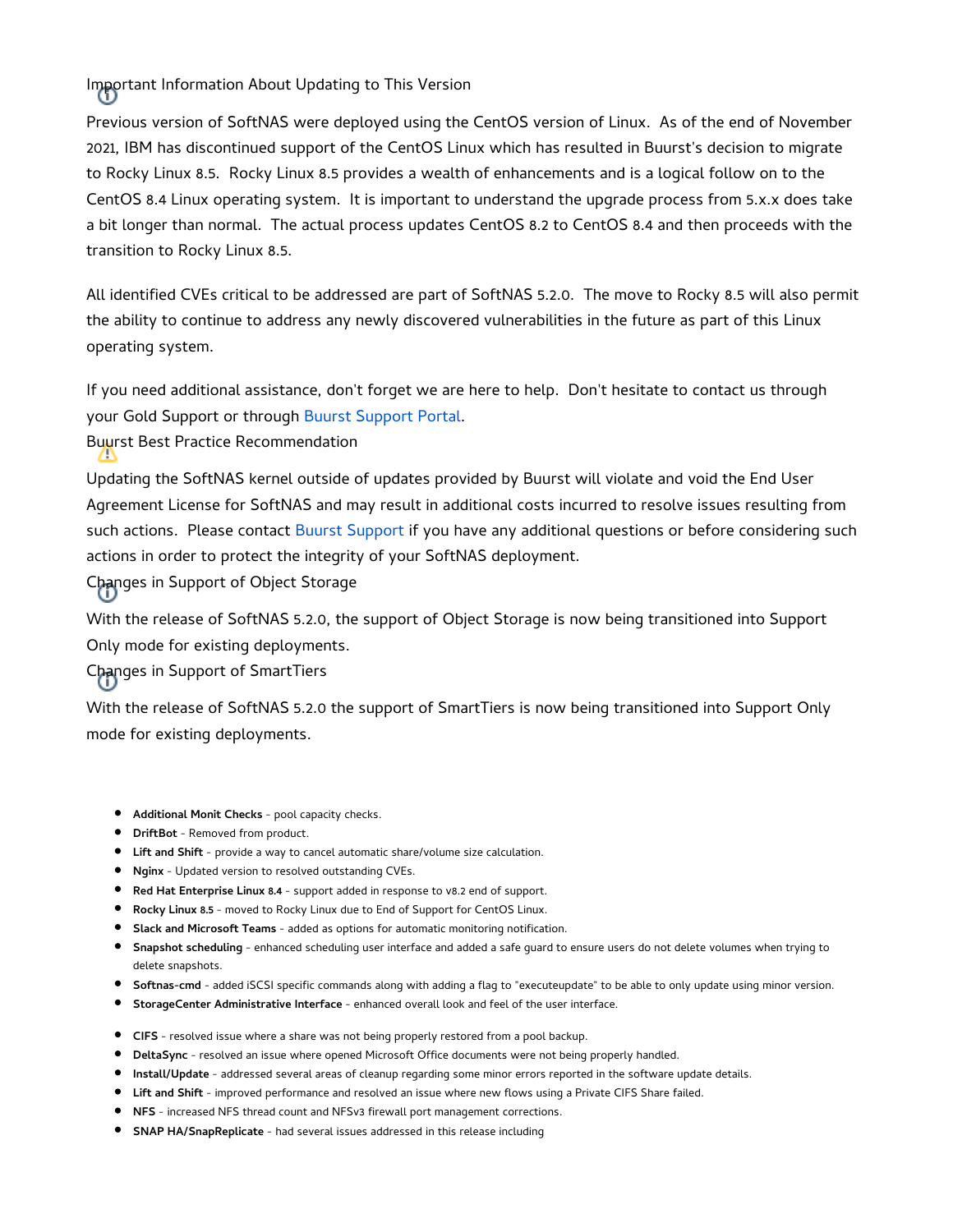- $\circ$  resolved an issue where status was not being properly displayed when communication was lost between the nodes
- $\circ$  corrected a calculation error that resulted in the progress of a replication to be reported incorrectly
- $\circ$  resolved an issue where a double failover could occur due to a race condition
- $\circ$  resolved an issue where it takes too long to reassign the VIP post failover. Now VIP and NAS-services reassignment is among the top list of the failover process
- **StorageCenter Administrative Interface** resolved issue where the root disk of a VMware deployment was being displayed under Disk Devices, also resolved a couple of broken links within Quick Helps and Documentation.
- **Install/Update** when performing an update using the StorageCenter Administrative Interface, the progress bar will seem to be "stuck" even though the update is still proceeding as expected. If you are using this method to perform the update, expanding the Update Details pane will permit you to see the actual progress still being made. This is due to the Nginx update to this release.

#### Advisement

It is important to be patient during the upgrade process and not prematurely terminate it because it will cause SoftNAS to be put in an unstable condition. If you are hesitant about performing the update alone, please contact support and arrange a support call. You can contact support through the [Buurst Support](https://buurst.kayako.com/)  [page.](https://buurst.kayako.com/)

An alternative to monitoring the progress of the update would be to open a ssh session to the SoftNAS deployment and monitor the /tmp/softnas-update.log (i.e. tail -F /tmp/softnas-update.log).

## **SoftNAS® 5.1.3 Release Notes - September 9, 2021**

Buurst SoftNAS 5.1.3 is a maintenance release containing the below improvements.

- Enhanced security by updating config file permissions.
- Disabled NFS ID mapping may impact ability to perform updates behind a firewall.
- Deployments using S3 or Azure Blob storage may not successfully update without configuring end points.
- Snapshot and Disk Activity may not reflect location time.
- VNET location may not be found when deploying new HA configuration.
- Downsizing of an AWS instance may result in boot failure.
- Samba may crash resulting in SoftNAS drives unmounting frequently.
- Nginx may not properly handle SSL certificates.
- SoftNAS NFS Thread Counts low due to nfsd not starting on new deployments.
- Identified "race condition" causing HA/SnapReplicate to fail manual takeover.
- Monit action blocking HA giveback.

#### **Known Issues 5.1.3**

**Yum update -** it has been observed occasionally when running a "yum update" from the command line you may experience an error message when the kernel debug package is installed. This is contributed to the fact SoftNAS uses a custom kernel package. The error can be ignored and will be resolved in a future release.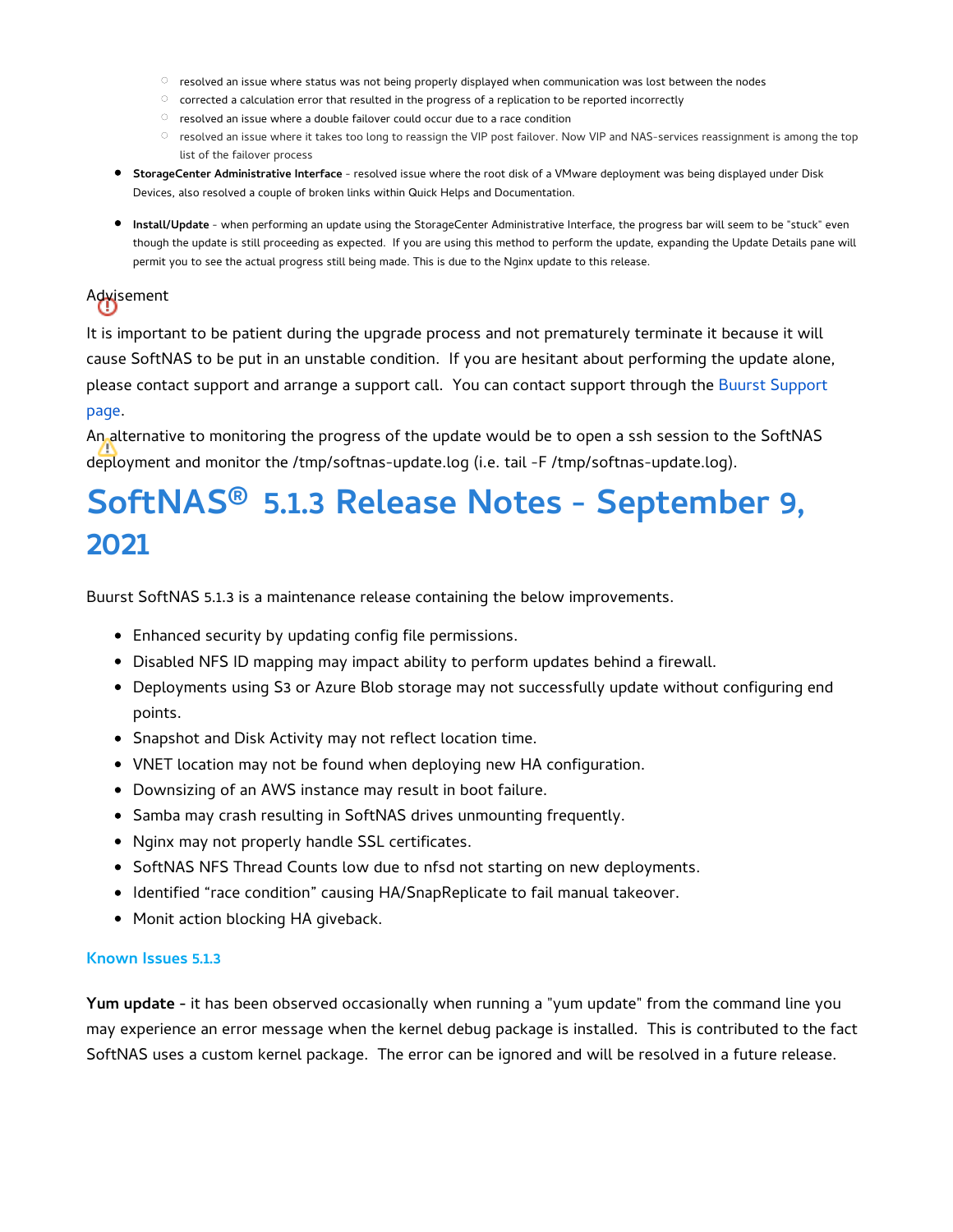**winbindd log message** - There are some situations where RPC functions return RPC faults and this is not a fatal condition. In that situation a dcesrv\_call\_dispatch\_local: DCE/RPC fault in call lsarpc:32 - DCERPC\_NCA\_S\_OP\_RNG\_ERROR message will be observed in the /var/log/messages file.

### **SoftNAS® 5.1.2 Custom Update Release Notes - August 12, 2021**

*To apply this custom update, launch the StorageCenter UI and enter the SoftNAS version 5.1.2 custom update URL replacing the <SOFTNAS\_IP> with your current instance IP address: https://<SOFTNAS\_IP> /softnas/applets/update/?customupdate=5.1.2.3452*

- Snapshot and Disc Activity may not reflect location time.
- VNET location may not be found when deploying new HA configuration.
- Downsizing of an AWS instance may result in boot failure.
- Samba may crash resulting in SoftNAS drives unmounting frequently.
- Nginx may not properly handle SSL certificates.
- SoftNAS NFS Thread Counts low due to nfsd not starting on new deployments.
- **Identified "race condition" causing HA/SnapReplicate to fail manual takeover.**
- Monit action blocking HA giveback.
- SnapHA prematurely starts before remote node is ready.
- Manually creating NFSv3 shares lack write privileges.

### **SoftNAS® 5.1.1 Release Notes - July 8th, 2021**

Buurst's SoftNAS 5.1.1 is a maintenance release containing the below improvements.

- $\bullet$  Increased NFS thread count for improved performance.
- Security updates and fixes, notably CVE-2021-3177.

**SmartTiers Pools/Volumes/SnapClones not remounted issue -** An issue occurring in some SmartTiers deployments, where pools, volumes, and associated SnapClones were not mounting after a reboot has been resolved.

**HA installation failure issue -** Resolved an issue where high availability (SNAP HA) would fail to install due to an assumption that the two VMs were in the same resource group. Logic added to ensure that subnet info is consulted prior to connection attempt.

**RHEL Root Corruption and Disk Unmountable issue -** A known RHEL issue related to THP (transparent huge pages) default setting resulted in metadata expanding beyond memory capacity, resulting in data corruption. THP is now disabled at boot by default to prevent this issue re-occurring.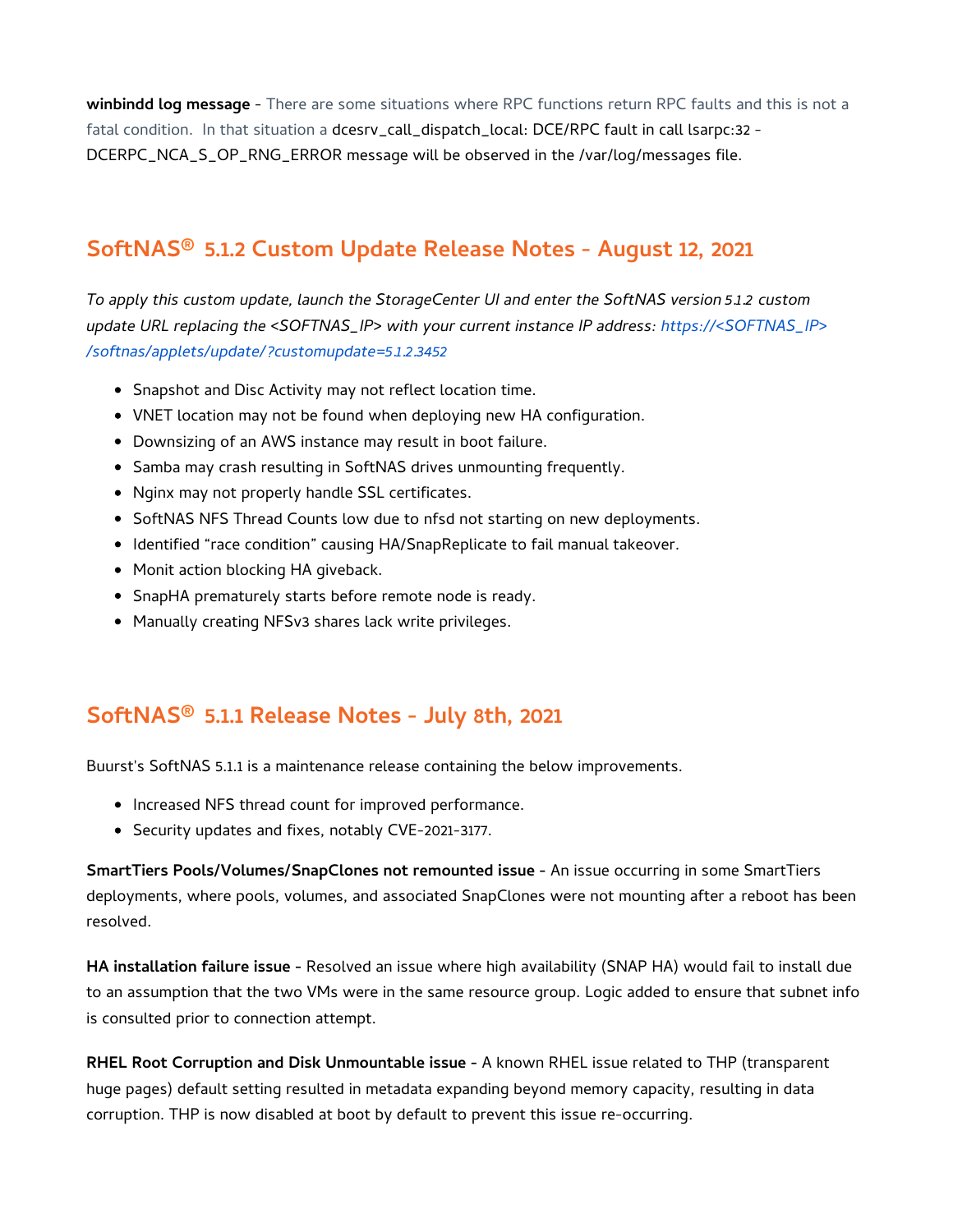**Unable to create Azure Blob (object) Storage -** An issue in which creation of blob storage on Azure would result in "unknown error" has been resolved.

**Invalid Help Link when connecting with SSH -** Updated support link displayed when connecting by SSH to your SoftNAS instance/VM to ensure customers have easy access to support.

**Updated video links and content for in-app help -** Updated or added video links to in-app help items, and added new help content to app features.

**Lift and Shift Azure Storage Type Selection issue -** An issue in which the customer could not select disk type for Lift and Shift flows on Azure instances has been resolved.

**Failed takeover from UI -** A race condition that could result from manual takeover/giveback operations that could result in takeover failure due to instance/VM roles switching places too quickly has been resolved.

**Failed error reporting issue -** In some isolated cases, SnapReplication would not report failure if previous cycle completed successfully, and the next cycle was unable to start due to target node being down. This could result in replication showing as functional when it was not. This has now been resolved.

**Lift and Shift Home (Flexfiles) Repository available mappable target -** An issue in which the home repository for Lift and Shift was listed as available as a target for mapping (Lift and Shift should not target the home directory) has been resolved.

**Lift and Shift Failure to Create Repository -** An issue in which attempts to create a Lift and Shift repository has been resolved. (19181)

**SSL Certificate Issue between VMware and AWS Lift and Shift operations -** Necessary communication between VMware and AWS instances for Lift and Shift operations were being blocked by certificate configurations. This has now been resolved.

**SnapReplicate Throttling issue -** An issue where throttling command was not installed by default, resulting in potential poor performance, has now been resolved.

**Nginx comment line issue -** An issue where a SED REGEXP would constantly add # to the nginx registry file whether commented already or not, potentially resulting in large files sizes over time, has now been resolved.

**Nginx SSL certification corruption issue -** An issue in which failover for HA would not work due to Nginx SSL Cert corruption has now been resolved.

**Custom NFS IDmapping configuration issue -** An issue with a custom script in a client environment has been connected to an unsupported NFS setting. NFS IDmapping has been disabled in SoftNAS 5.1.1 for security reasons. Enabling NFS IDmapping is not a recommended configuration.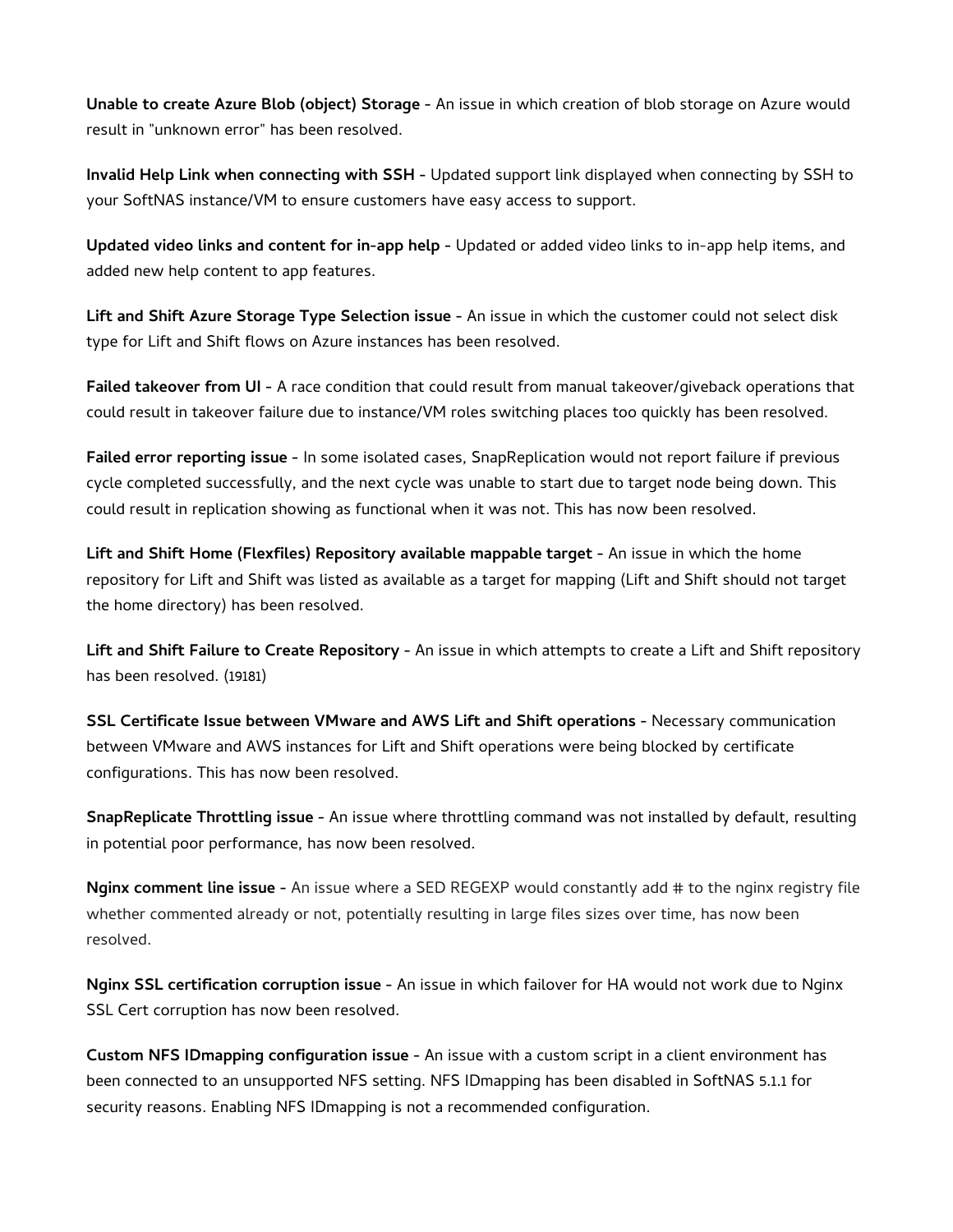### **SoftNAS® 5.1.0 Release - April 21st, 2021**

Buurst's SoftNAS 5.1 is a maintenance release containing the below improvements.

- Added needed support for RHEL 8.2 and supporting installer.
	- O SoftNAS RHEL 8.2 BYOL Only
	- $\circ$  Installed onto an existing fresh install of RHEL 8.2
	- $\circ$  Installed via an installer script which will be downloaded from our website.

The installer and documentation can be found at: **[RHEL SoftNAS Installation Steps](https://docs.softnas.com/display/SD/RHEL+SoftNAS+Installation+Steps)**

- Ability to enable FIPS
- Added AWS SSM agent

**Failover Issue when using custom SSL certifications -** An issue in which custom SSL certifications would be over-written during a failover operation, resulting in loss of high availability, has been resolved. The custom SSL certifications will no longer be over-written.

**Error when modifying NFS shares from UI -** An issue in which attempts to modify an NFS share from the **Cr eate an NFS Share** section of the UI would result in failure and an error message have been resolved.

**Security Fixes -** The following fixes have been made to secure SoftNAS 5.1.0:

- removed vulnerability to CVE-2021-3156 (sudo related)
- removed kernel vulnerabilities to CESA-2020:4286, CESA-2020:4431 and CESA-2020:4685
- Netatalk completely removed from the system

**Yum Update Issue -** An issue preventing yum updates from completing has been resolved. **Benign Log Error -** Log errors of a specific type seen occasionally on install has proven to be benign. The error reads "Job for <service name> failed because the control process exited with error code"

Service names that have been seen for this error include:

- webmin.service
- php-fpm.service
- sernet-samba-smbd.service
- sernet-samba-winbindd.service

These log errors will be addressed in a future release.

### **SoftNAS® 5.02 Release - Feb 25th, 2021**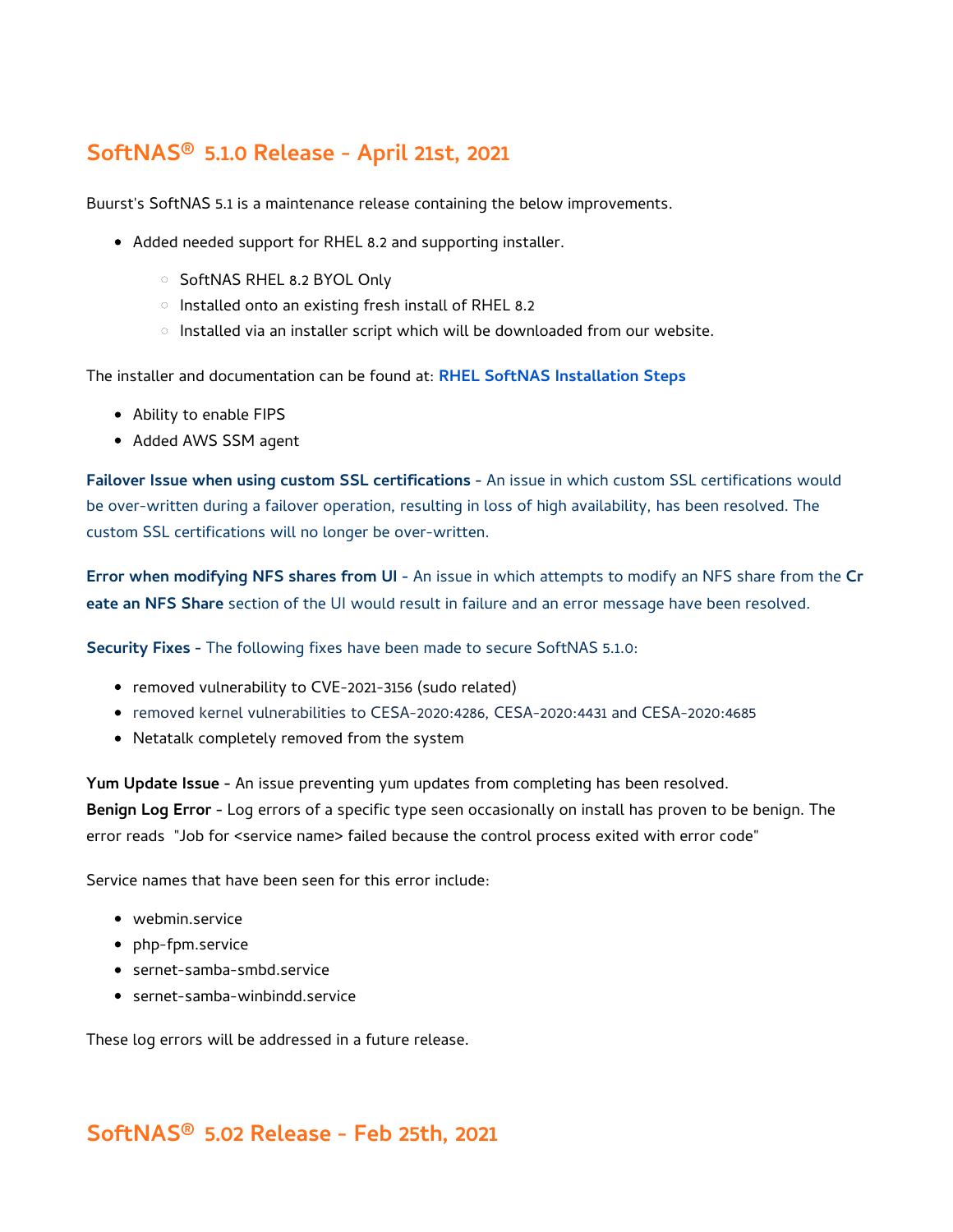Buurst's SoftNAS 5.02 is a maintenance release containing the below improvements.

- **Security Fixes -** Recommended fixes have been applied to secure SoftNAS from recent Linux vulnerabilities, including CVE 2021-3156 and CVE 2020-9850.
- **Yum Update Fix -** Fixed an issue where yum update would fail in most recent version of SoftNAS, resulting in error messages related to *selinux*.
- **Azure Custom Data fix -** Fixed an issue preventing the ability to use custom data on VM launch.
- **Deprecated Function Fix** An issue in which deprecated features (FlexFiles and UltraFast UI) were listed as available. These features are now in our separate product, **Fuusion**.
- **DeltaSync Failed State issue -** Resolved an issue where DeltaSync would fail to sync any new volumes added to an instance while HA was deactivated.
- **Notification Email issue -** If the email notification was not configured it was logged as an ERROR, but is now configured to log as INFO, to prevent users from interpreting this as an actual ERROR in the SoftNAS logs.
- **Force Sync fix -** Force sync now requires a volume selection to be made. This prevents the user from accidentally issuing a Force Sync on all volumes.

#### **SoftNAS® 5.0.1 Release - Jan 13th, 2021**

Buurst's SoftNAS 5.0.1 is a feature release containing new features, improvements and bug fixes.

**Build Packaging Fix** - Fixed the build packaging for platform publishing.

### **SoftNAS® 5.0 Release - January 8th, 2021**

Buurst's SoftNAS 5.0 is a feature release containing new features and improvements.

**License enforcement -** As of 5.0, license enforcement will be applied to only allow SoftNAS servers to operate that are within the license entitlement performance level.

**Linux version change -** SoftNAS is now based on a CentOS 8.2 Linux deployment.

**Kernel update** - SoftNAS' kernel has been updated to version 4.18.0-193.19.1.el8\_2.x86\_64

**Samba update -** Samba has been updated to version 4.12-10-15

**AWS EIP Support -** SoftNAS no longer supports the use of Elastic IP addresses on versions 5.0 and later

**Apple File Protocol (AFP) Support -** AFP is no longer supported as of versions 5.0 and later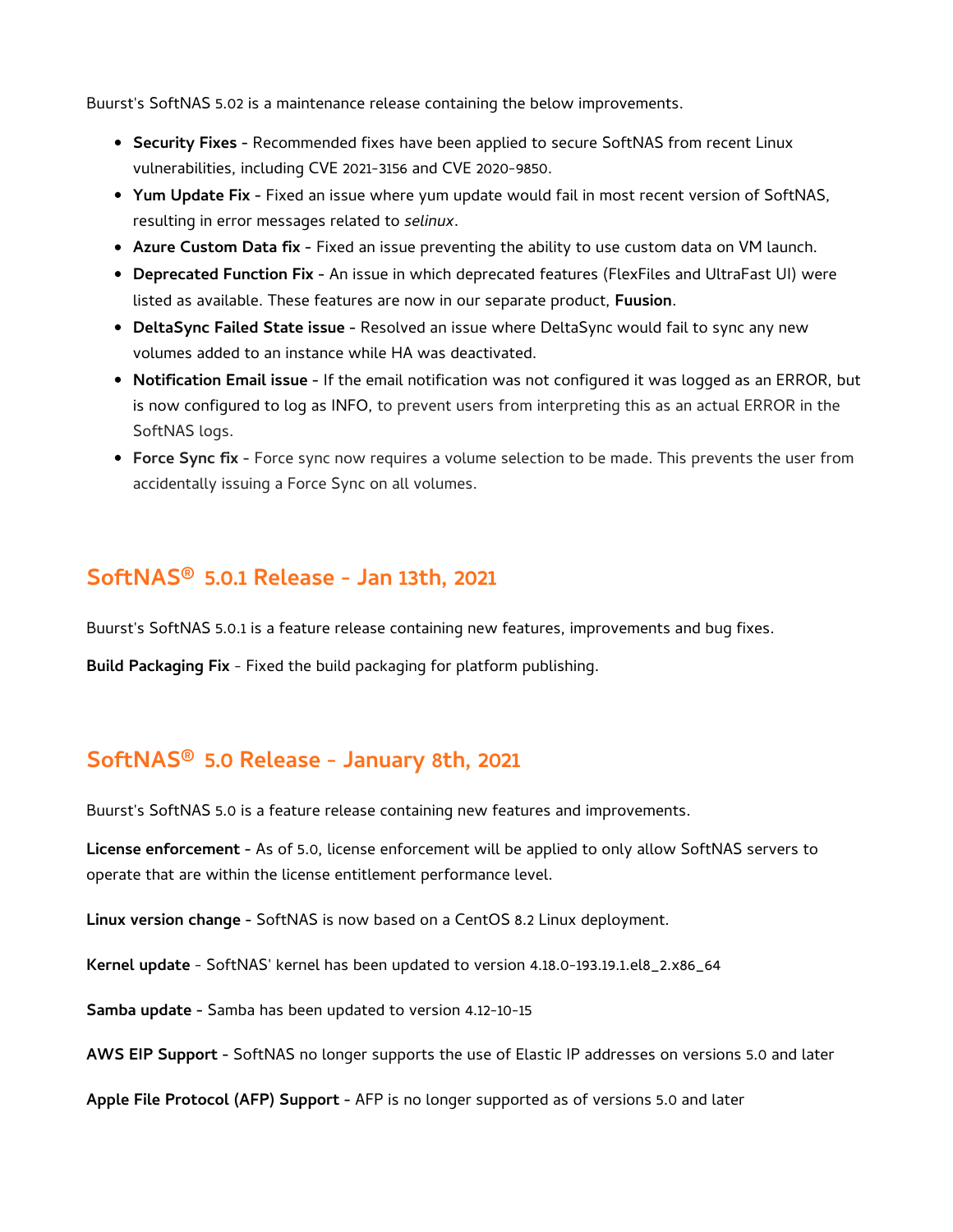**Upgrade process improvements -** SoftNAS no longer checks and interrupts the upgrade process if the version of paired instances with SnapReplicate is different. The upgrade process will proceed without issue.

**Firewall default settings change -**To improve the baseline security of SoftNAS, Firewalld default settings have been changed. All ports not required for use of SoftNAS will now be closed. If any services connect with SoftNAS through extraneous ports in your existing deployment, you will need to open these ports in SoftNAS's firewall.

**Azure OMS Agent Support -** Azure ASM and OMS Azure Extensions are now supported.

**Improved performance** - Performance improvements of up to 60% have been benchmarked for certain workflows with SoftNAS 5.0

**SSH User change -** With the update to the latest CentOS build, the *centos* user is now used for SSH connections to the virtual machine, rather than the *ec2-user*.

**Snapshots are now time zone aware -** Snapshots have now been changed to use UTC when naming snapshots and will display according to the local time zone regardless of the location and time zone of the snapshot datastore.

**Common User Configurable NTP settings -** Fixed an issue in which some SoftNAS Services prioritized a hard-coded time server over user configured time server settings.

**Enable custom data for Azure -** In order to allow automation of deployments and allow images to selfconfigure and bootstrap with predetermined values, SoftNAS now supports custom data.

**Azure L2ARC Boot Hang issue -** Fixed an issue where Azure instances without ephemeral drives could hang for up to 15 minutes during boot. This would typically manifest itself with the inability to login to to the instance via the UI or SSH.

**CLI License Activation Issue -** An issue in which license activation via the CLI would not function has been resolved.

**Unable to edit snapshot schedule via CLI -** An issue in which edits to snapshot schedule using the CLI would not be recognized as valid, resulting in a null value, has been resolved.

**Max Threads Cleared issue -** An issue in which :SoftNAS.ini" script would not retain the max threads count, necessary for Lift and Shift setup, has been resolved.

**Azure Storage Expansion issue -** An issue in which storage expansion operations on Azure virtual machines with attached read/write logs (L2ARC or ZIL) would fail has been resolved.

**Inconsistent HA State issue -** Fixed an issue where the displayed HA state between two SoftNAS nodes could be inconsistent.